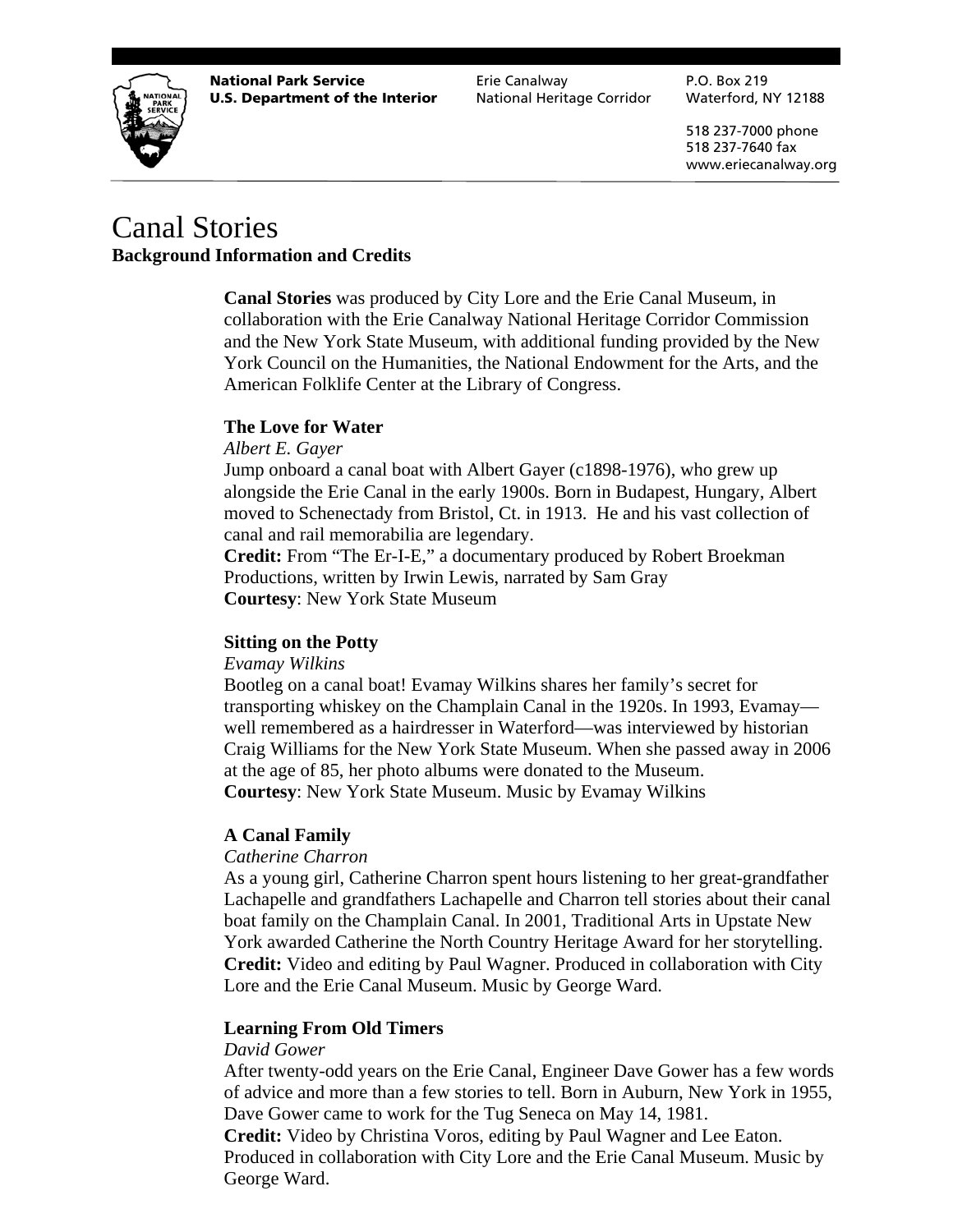# **A City of Neighborhoods**

# *Robert Coles*

Lifelong Buffalo resident and architect Robert Coles recalls how ethnic tensions influenced access to the canal and shaped a city. A graduate of MIT, Robert Traynham Coles is a retired architect who advocated for the inclusion of more African Americans in architecture.

**Credit:** Video by Benh Zeitlin, editing by Paul Wagner. Produced in collaboration with City Lore and the Erie Canal Museum. Music by George Ward.

# **Out of the Fog**

# *Don Meixner*

Take a nostalgic journey with Don Meixner, who has lived all his life in and around the Erie Canal. Born in 1950, he grew up in the town of Jack's Reef and now lives in the nearby town of Jordan.

**Credit:** Video by Benh Zeitlin, editing by Paul Wagner. Produced in collaboration with City Lore and the Erie Canal Museum.

# **Looking Over His Shoulder**

# *Robert Montross*

Robert Montross' grandfather was no stranger to trouble along the Old Erie Canal…or to starting that trouble! From North Bay, New York, Robert shared with us this tale of his grandfather during the era of mule-drawn canal boats. Folklorist and musician George Ward sings "*Boatin' on a Bullhead*," a traditional canal song, as Montross tells his story.

**Credit:** Video and editing by Paul Wagner. Produced in collaboration with City Lore and the Erie Canal Museum. Music by George Ward.

# **Driving Mules**

# *Jesse Wimett*

Childhood labor may be a thing of the past, but the daily chores of a nine year old mule driver are still remembered by Jesse Wimett.

**Credit:** Wimett was filmed for *The Ditch that Helped Build America* (c. 1970); Marvin Rapp, narrator and historical consultant. Produced and written by Richard H. Thomas.

**Courtesy:** New York State Museum. Music by George Ward.

# **Dipper Dredge No. 3**

Steve Wunder

Tugboat Captain Steve Wunder shares his passion for working on the canal through stories and poetry. Steve was born in Lyons, New York in 1957. His answering machine says simply, "Wunder here."

**Credit:** Video by Christina Voros, editing by Paul Wagner. Produced in collaboration with City Lore and the Erie Canal Museum. Music by George Ward.